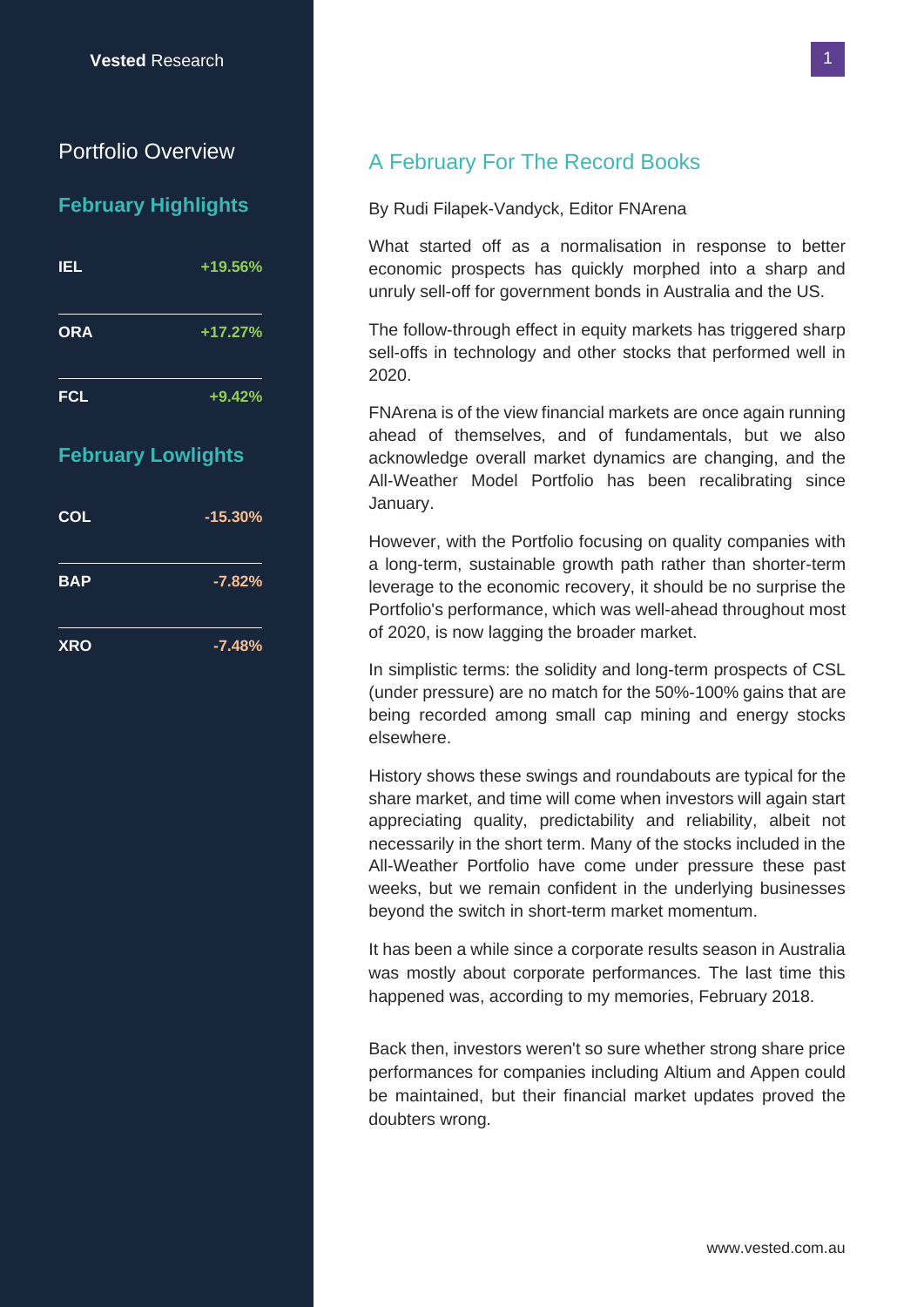Every subsequent season since has been overshadowed by macro forces, albeit to different degrees and mostly through attempts to rotate away from Quality and Growth into Banks, Value and Cyclicals.

The February 2021 season has proved a little different. That oft attempted, but seldom sustainable market rotation into banks, miners and energy producers is by now five months old, and it has been solidified throughout the month with investors unambiguously showing their preference for share market laggards that stand to benefit from the rollout of vaccines globally and the re-opening of regional and international borders.

At times it was almost heartbreaking to observe how strong performances from covid-winners would receive no reward, at best, while for companies such as Webjet ((WEB)) and Flight Centre ((FLT)) it almost didn't matter what financial results were being released as investors are keeping their attention firmly focused on the fact that global borders will re-open, exact timing unknown.

In 2021, the return of broad-based optimism about the economic recovery ahead has started to translate into higher bond yields which, in return, have looped back into a weakening US dollar (stronger AUD) and a universal approval for investors to again start accumulating shares in small mining companies, banks, oil & gas producers, steel, construction and building materials, contractors and mining services providers, and other industrial cyclicals.

The sharp rise in bond yields was the big shadow hanging over February this year. Not only did it provide too big a headwind for most covid-beneficiaries, it also reignited market debate whether unprecedented stimulus and government support programs are heralding the return of consumer price inflation, which would justify even higher yields.

Central bankers joined the debate. They said: no, it doesn't. The alternative view is that bond yields fell in 2020 because of the global pandemic and as market optimism grows, those yields are simply pricing out the virus impact. On the first Monday of March, the RBA used its money printing power to put a halt to what risked becoming an unruly trend that could well grow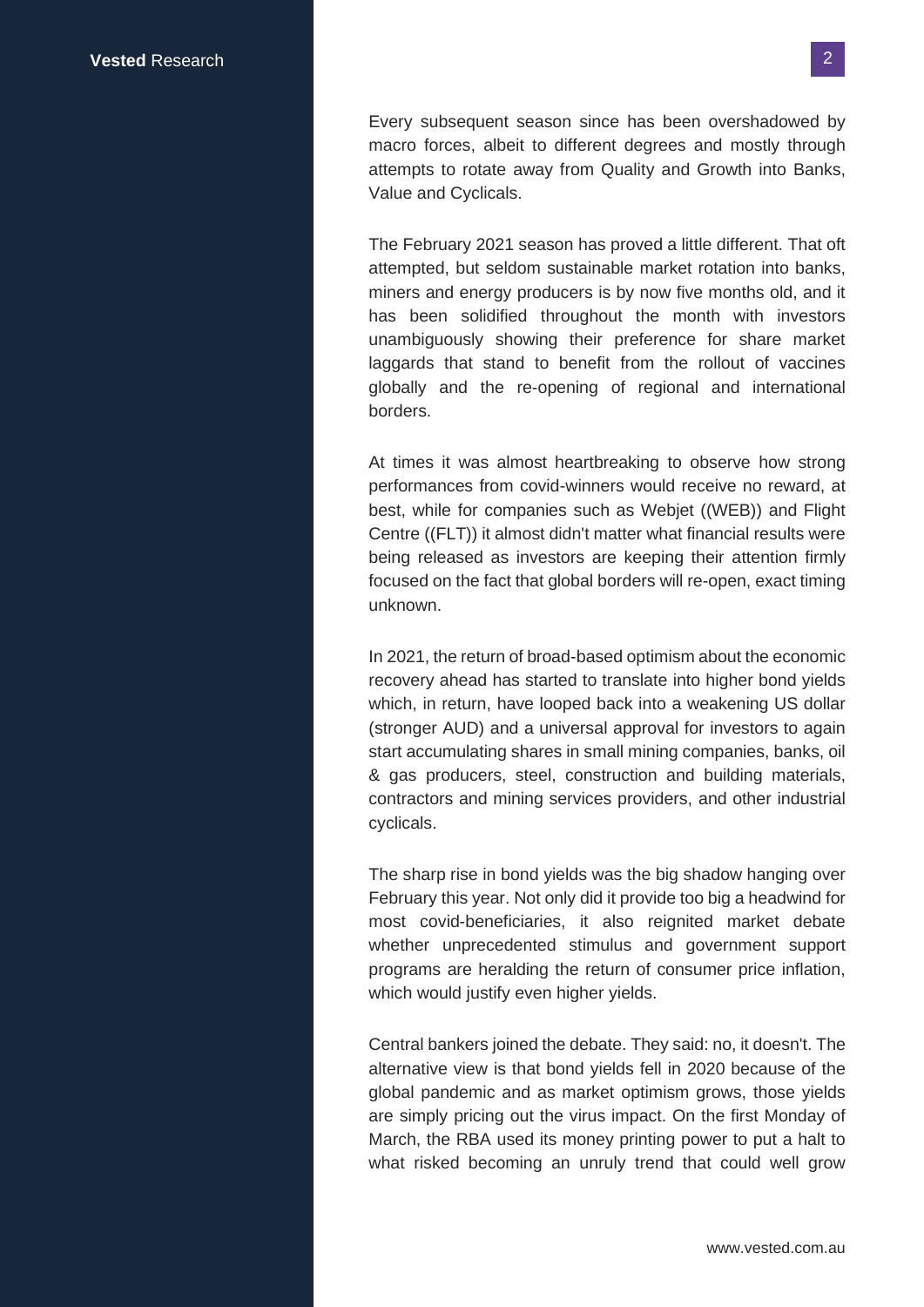beyond control. The Fed had been signalling similarly on the final February Friday.

Whether this settles this debate for once and for all is highly unlikely, but if the temperature on bond markets cools down, which would be the prime target for central banks the world around, then at least equity investors can start focusing again on corporate earnings, balance sheets, quality of business models, structural trends and valuations.

For investors, maybe the key challenge is to find a portfolio balance between direct winners from higher bond yields and this year's economic recovery and those robust business models that might be temporary out of favour, also because they performed so well in the past, but whose runway for growth continues to be supported by new structural mega-trends and tectonic shifts into tomorrow's technology-driven new economic reality.

Certainly, a less dominant theme of rising bond yields will much easier allow companies such as ResMed ((RMD)), Xero ((XRO)), Charter Hall ((CHC)) and Altium ((ALU)) to regain firmer footing, and thus investors' attention.

Having said all of the above, there is no denying a rather large number of highly popular, highly valued, strongly growing businesses have come up short these past few weeks, which has weighed upon share prices irrespective of bond market shenanigans.

The aforementioned Altium is one of them, but we can easily add a2 Milk ((A2M)), Appen ((APX)), Nanosonics ((NAN)), and many of the smaller cap technology sweethearts, including Aerometrex ((AMX)), Bravura Solutions ((BVS)), Catapult Group ((CAT)), Infomedia ((IFM)), ResApp Health ((RAS)), Temple & Webster ((TPW)), and others.

During a time when share market laggards -from the banks to Western Areas ((WSA)), and from Lynas Rare Earths ((LYC)) to Telstra ((TLS))- proved they are still worth investors' attention, as long as the economic recovery remains on schedule, many of the former can-do-no-wrong share market darlings revealed some of their own vulnerabilities and weaknesses. When taking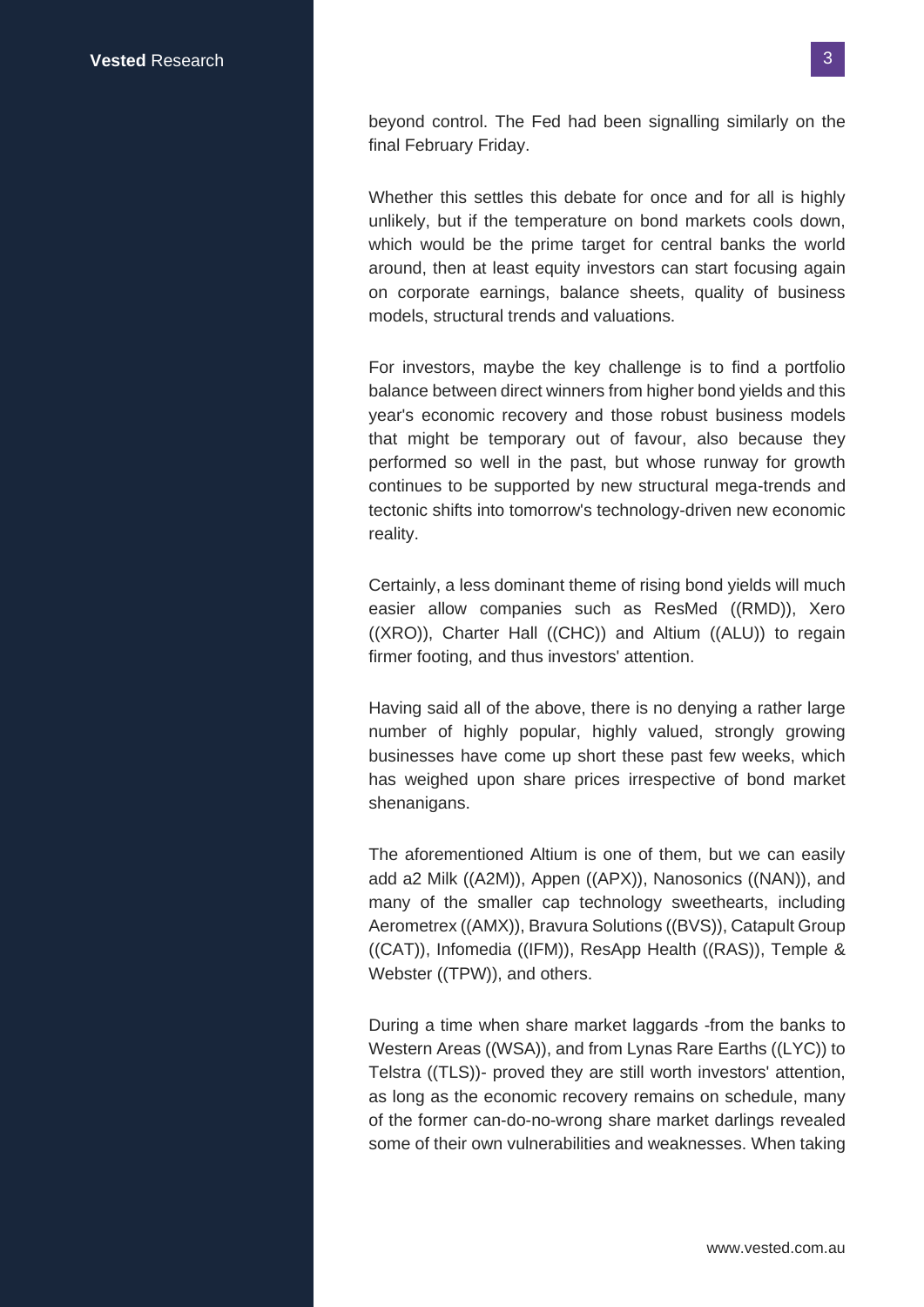a broad view, this even includes Australia's Champion among Champions, CSL ((CSL)).

No doubt, for some investors this has further galvanised their appetite for more cyclicals and less Quality, Defensives and Growth, but one needs to keep in mind the theme of backing last year's covid-victims will run its course at some point, while central banks remain convinced there is no sign of sustainable inflation on the horizon. I also believe there is one important message that should not be ignored from several of this season's failures, and that is that disruption and tectonic shifts that used to dominate the landscape until late last year, are still around.

Beyond the short-to-medium term focus of the market sentiment pendulum, those shifting tectonic plates will continue to challenge moribund, underinvested business models even though there is equally a valid argument in that the accelerating shift towards decarbonisation of economies is creating a whole set of fresh dynamics, while it should be easier for companies to restructure, re-align and reinvent themselves when economic growth is high (or so goes the theory).

Every reporting season opens up a list of major failures and disappointments and this time AGL Energy ((AGL)) delivered one of the eye-catching, negative performances. Investors best not be bamboozled by the seemingly high dividend yield on offer. AGL's share price has been in decline for over four years as the power network operator and electricity generator struggles to combine old world coal fired power stations with new world renewables and the need for more grid flexibility. It is but an existential dilemma for all to witness; one that is unlikely to be resolved by simply separating the dirty coal operations.

In the same vein, Unibail-Rodamco-Westfield ((URW)) might be the proud owner of several of the highest quality shopping malls around the world, burdened by too much debt, lockdowns, the shift to online and the threat of ongoing asset devaluations is not making management's task of manufacturing a successful transformation any easier, irrespective of this year's recovery. Those who jumped on board because of the perceived value in the assets, while the shares looked exceptionally cheap, are now facing the prospect of two years of no dividend payments.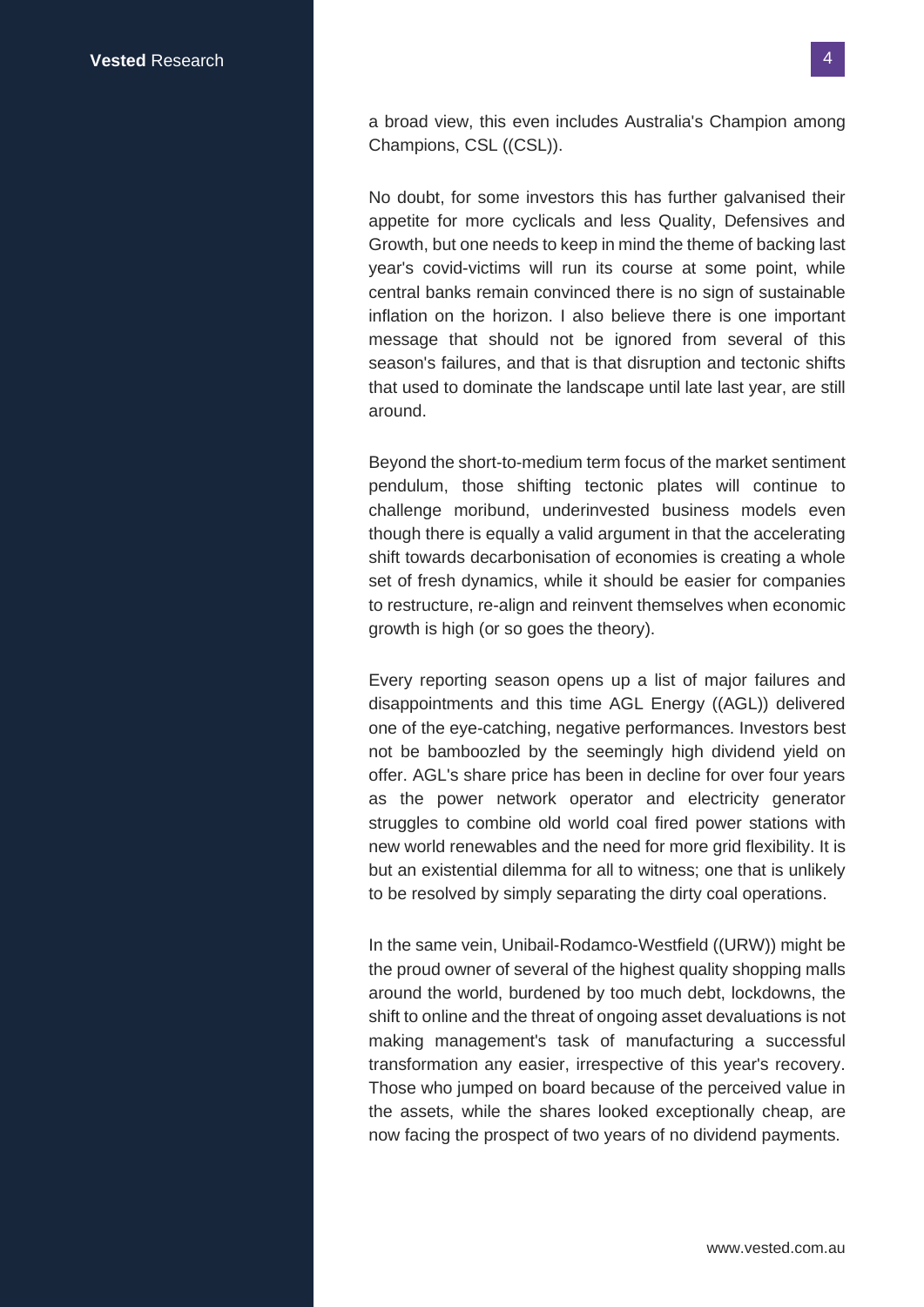Another one of February's spectacular disappointments was delivered by machine learning and artificial intelligence data and services provider, Appen. While the need for such data and services will remain high in the years ahead, Appen's small base of key customers seems to have injected more price competition among suppliers and Appen, valued as a high growth company with sheer unlimited potential, has felt the repercussions through a gigantic share price devaluation, taking the price down by more than -50% since August last year but, and this remains the sad indictment for those who are still holding on, with ongoing risk for further negative surprises.

Investors equally did not respond in kind when Coles Group ((COL)) suggested it had to invest more to future proof the business, while growth might temporarily turn negative when compared to last year's big boost from covid-lockdowns. As such, the supermarket operator might as well have rung the bell for last year's covid-beneficiaries in general which are facing tough comparables to beat in 2021 while the opposite remains the case for last year's laggards including the banks, who managed to crown themselves as the Super-Duper Come Back Kids in February, with ongoing promise of higher dividends, and even special payouts, as the recovery materialises.

All in all, it has to be said, February delivered very few true disappointments, unlike most reporting seasons. After combining 335 reporting companies over the month, the FNArena Corporate Results Monitor has placed less than 12% (40 companies in total) in the sin bin for missing market expectations, and many of those are perennial underperformers and repeat offenders, including Ardent Leisure ((ALG)), iSentia ((ISD)), 3P Learning ((3PL)), Cimic Group ((CIM)), and Humm Group ((HUM)).

The local technology sector was a magnet for reductions in forecasts this season.

At the other end of the spectrum, 160 companies, or nearly 48% beat market expectations and that's an achievement we have never witnessed since we started keeping reporting season statistics here at FNArena. Or have we? Strictly taken, last year's 49 reporters in between September and December generated 49% "beats" but also 29% in "misses" so I think we can still call February 2021 the best reporting season in Australia post-GFC.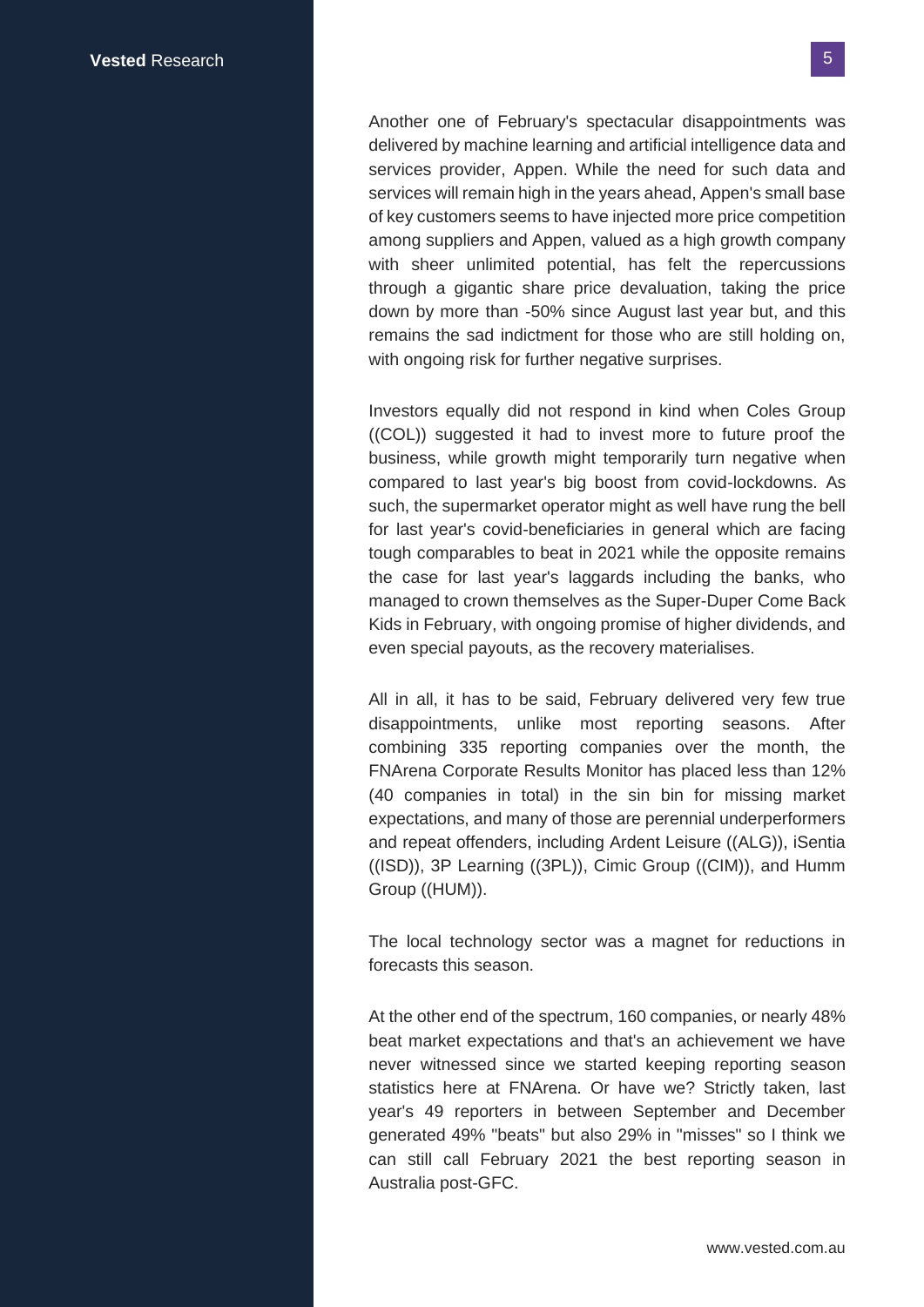It can also be argued both seasons are two peas from the same pod, so to speak. Usually the percentage of beats ranges between 24% (bad) and 38% (very good).

Banks, Materials (ex-mining), Insurance and Retailers enjoyed the strongest forecast upgrades over the season. Analysts at Macquarie believe the first three will continue to benefit from improving global growth and vaccines, while retailers will face headwinds due to vaccines and spending being redirected back to services, which explains some of the hesitant share price movements post results.

On Macquarie's analysis, "true" upgrades were delivered by Nine Entertainment ((NEC)), Bendalaide Bank ((BEN)), Suncorp ((SUN)), Treasury Wines ((TWE)), BlueScope Steel ((BSL)), JB Hi-Fi ((JBH)), Woolworths ((WOW)), Northern Star ((NST)), Wesfarmers ((WES)), Star Entertainment ((SGR)), Tabcorp Holdings ((TAH)), Vicinity Centres ((VCX)), Commbank ((CBA)), Boral ((BLD)), and Seek ((SEK)) among the ASX100 companies.

Outside the ASX100, the analysis identified Lovisa Holdings ((LOV)), Nearmap ((NEA)), Pinnacle Investment Management ((PNI)), Codan ((CDA)), Platinum Asset Management ((PTM)), Sims ((SGM)), nib Holdings ((NHF)), Pact Group ((PGH)), Seven West Media ((SWM)), ALE Property ((LEP)), Estia Health ((EHE)), Nick Scali ((NCK)), Cooper Energy ((COE)), Mayne Pharma ((MYX)), ARB Corp ((ARB)), and Wagners Holding Company ((WGN)).

I don't want to be super-mean about Wagners, but any objective observer will agree with me it hasn't been a great success since listing on the ASX. The fact this company is being nominated as one of the stand-out positive performers in February shows us all these are all but unusual circumstances.

The minor disappointment is both numbers for beats and misses looked simply spectacular throughout the opening two weeks of February. In particular the number of beats shrunk noticeably as the end of the season approached. Note to myself: companies that are ready to release not-so-fantastic results prefer to hide in the later parts of the season. Overall, however, earnings growth projections rose throughout the month (usually they fall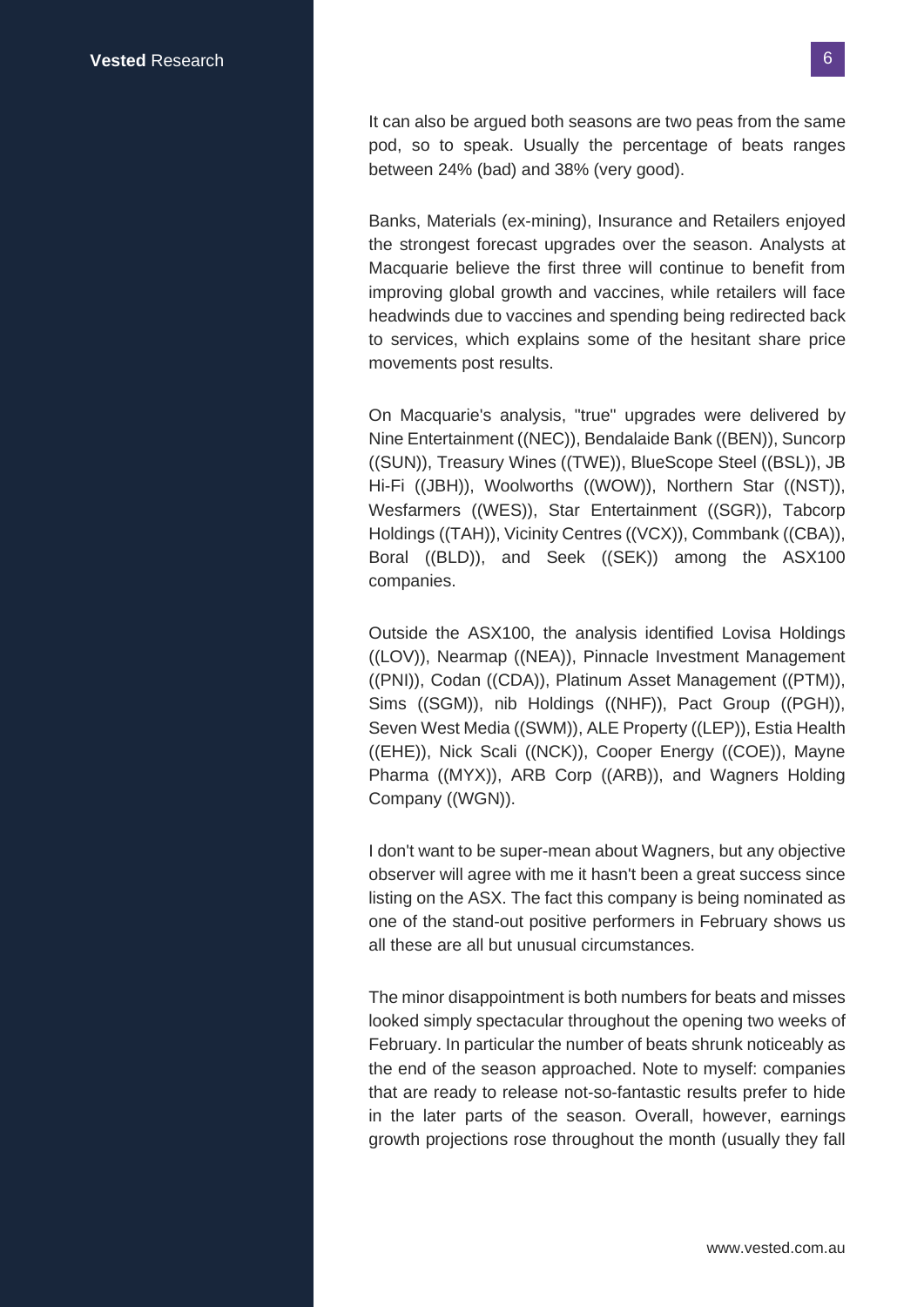during reporting season) with iron ore miners and banks major contributors.

The average individual target price increase was 5.64% while all 335 targets in aggregate rose by 6.29%. These are not the highest increases on record, but still high.

If it wasn't for the acceleration in bond market sell-offs (yields rallying higher), investors might have enjoyed stronger and longer-lasting share price responses to match February's above-average outcome. At the same time, it's good to remind ourselves expectations were low across the board and many businesses responded to last year's challenge by cutting back on expenses, including capex in many cases, while also enjoying extraordinary support through rent relief and the federal government's Jobkeeper program.

And while market strategists at Macquarie believe many of this season's surprises were caused by higher-than-forecast profit margins, supported by better-than-anticipated sales and revenues, the December quarter business indicators in Australia, released on Monday, revealed company profits fell sharply by -6.6% as government stimulus payments ceased.

Even though some economists had penciled in a potentially worse outcome, this extra data insight can serve as an unofficial warning this is by no means a time to allow complacency to creep in.

### **All-Weather Portfolio Performance**

The month started off with a bang seeing the portfolio appreciate 3.09% in the first eight days of the month. However, as momentum dissipated the portfolio finished slightly down with the ASX dipping almost 2% on the last trading day of the month. The negative portfolio returns over the past 6 months come as no surprise as the market engaged in a large sell off of quality stocks in favour of low-ROE high-P/E growth stocks mainly in the tech sector. Additionally, the portfolio doesn't hold any banking or mining stocks which dragged the ASX200 higher over the past couple of months.

Some recent additions to the portfolio in February were Charter Hall Group (ASX:CHC) and Hub24 Ltd (ASX:HUB). The biggest loser for the month was Coles Group (ASX:COL), who despite reporting an increase in net profit of 14.5% PCP saw its shares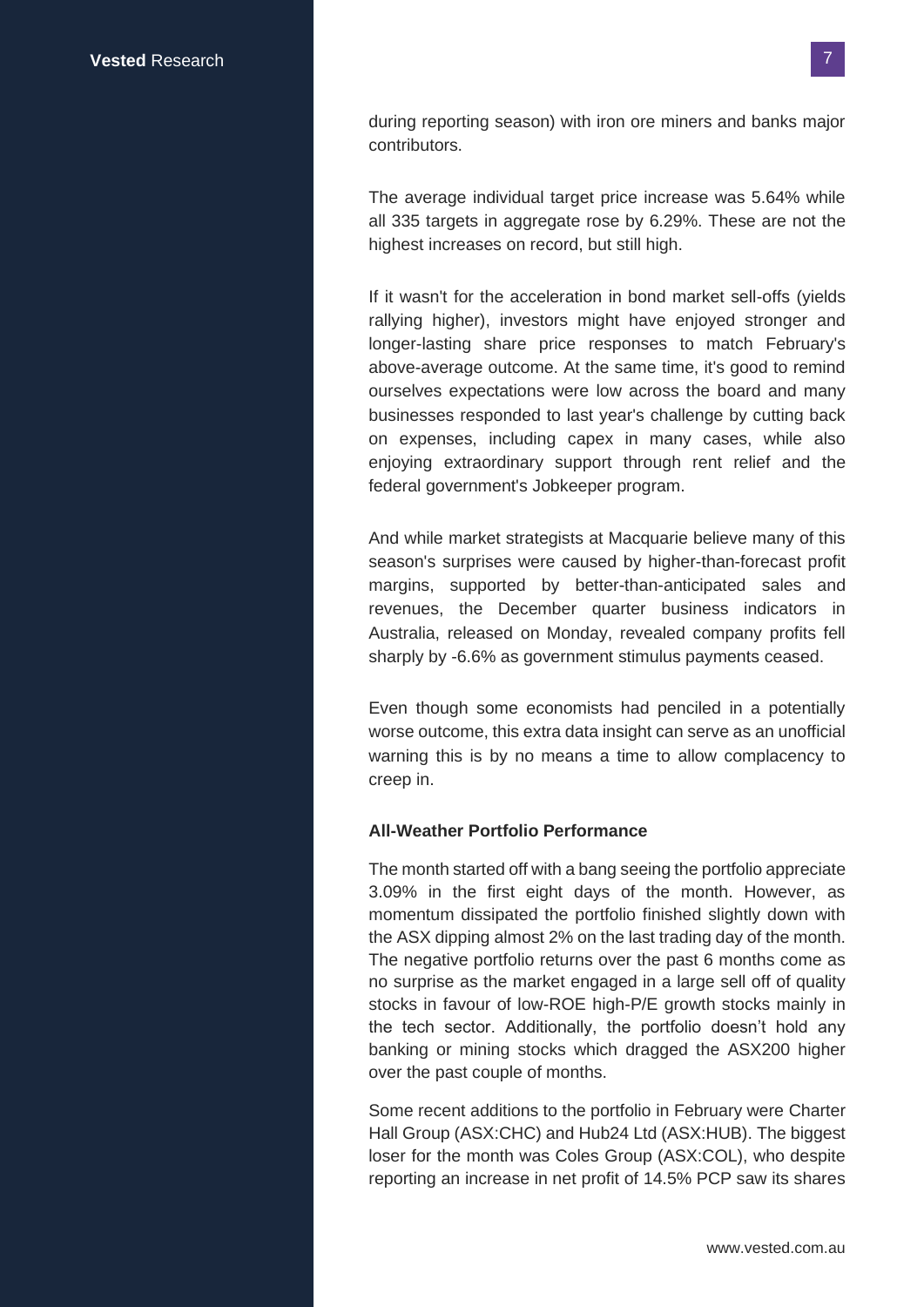driven lower by market forces. Another company that reported well but was sold off was Bapcor (ASX:BAP), which reported an increase in profits after-tax of 49.7% PCP and an increase in revenue of 25.8% PCP.

In terms of top-performing companies, the recent addition IDP Education (ASX:IEL) took the limelight with a 19.56% jump in its share price during the month. Another notable mention is Orora Ltd (ASX:ORA), which during the month jumped 17.27% after reporting an increase in underlying net profit after-tax of 18.9%. These results follow on from a solid year that involved North American currency gains of 2% and a A\$13M reduction in net finance costs on PCP. This move reflects a reduction in net bank debt following receipts from the Company's Fibre sale proceeds in 2H2020. Our third front runner for the month was FINEOS Corporation Holdings (ASX:FCL) which saw a 9.42% gain in the share price during the month. This comes as their results showed that they increased revenue by 30.05% PCP, although they reported an accounting loss of €5.01M for the period which saw the share price taper off.

### **All-Weather Stock of the Month**

The All-Weather stock of the month is IDP Education, with the stock jumping 19.56% on that back of its half-yearly earnings report, which showed a better than expected recovery following the impacts of COVID-19. Although they reported a 29% reduction in revenue and a 43% reduction in EBIT PCP, the company feels it is well positioned for a recovery once travel normalises again. The company also reported that the organic web traffic on the IDP Global website has exceeded Pre-COVID levels with organic web enquiries up 35% on PCP. During the month, some profit was taken on the position with the plan being to purchase some good quality stocks on a dip. Currently the All-weather portfolio is sitting at 15.24% cash.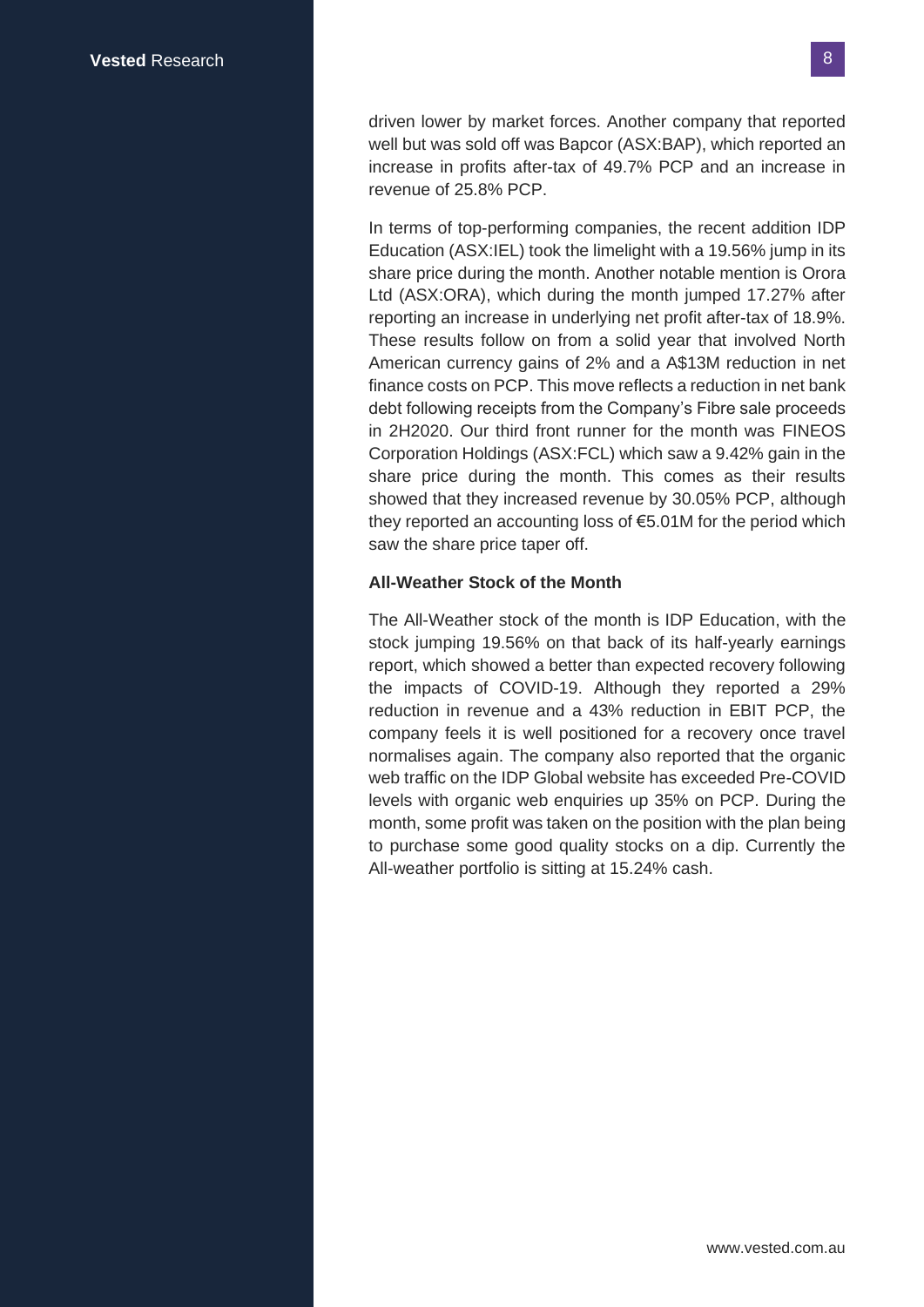| All-Weather Cumulative Returns At 28/02/2021** |             |            |           |  |
|------------------------------------------------|-------------|------------|-----------|--|
| <sup>a</sup> Portfolio                         | All-Weather | Benchmark* | Value     |  |
| Returns                                        | Portfolio   | (^AXJOA)   | Added     |  |
| <b>1 MONTH</b>                                 | $-0.70%$    | 1.45%      | $-2.16%$  |  |
| <b>3 MONTH</b>                                 | $-0.82%$    | 3.00%      | $-3.82%$  |  |
| <b>6 MONTH</b>                                 | $-0.97%$    | 11.47%     | $-12.45%$ |  |

\*ASX 200 Accumulate Index

\*\*Returns unaudited and exclusive of fees and brokerage

ª We are currently in the process of calculating longer-term performance metrics which has become trickier because of the switch in financial platforms since the All-Weather Portfolio started. The above statistics are from O2Wealth, which is the current platform.